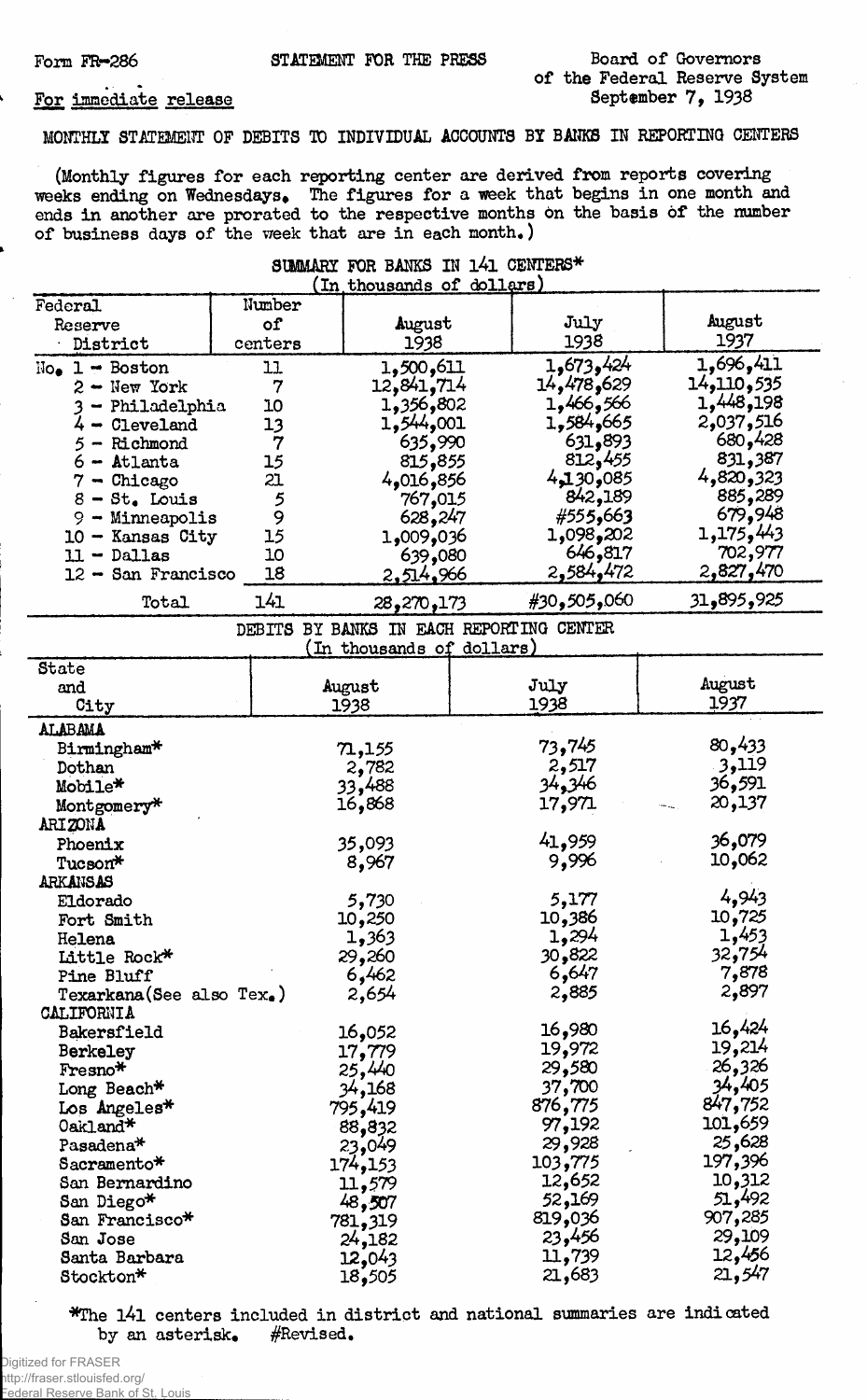Form FR-286-a

DEBITS BY BANKS IN EACH REPORTINQ CENTER

|                        |                  | <u>In thousands of dollars</u> |           |
|------------------------|------------------|--------------------------------|-----------|
| State                  |                  |                                |           |
| and                    | August           | July                           | August    |
| City                   | 1938             | 1938                           | 1937      |
| COLORADO               |                  |                                |           |
| Colorado Springs*      | 13,988           | 15,333                         | 13,574    |
| Denver*                | 157,497          | 158,442                        | 168,983   |
| Grand Junction         | 3,123            | 3,348                          | 3,592     |
| Pueblo*                | 12,921           | 15,971                         | 16,957    |
| CONNECTICUT            |                  |                                |           |
| Hartford*              |                  |                                |           |
|                        | 168,455          | 172,526                        | 173,050   |
| New Haven*             | 59,751           | 70,092                         | 67,817    |
| Stamford               | 15,308           | 16,114                         | 17,780    |
| Waterbury*             | 24,082           | 24,820                         | 29,511    |
| DELAWARE               |                  |                                |           |
| Wilmington*            | 80,588           | 92,200                         | 69,882    |
| DISTRICT OF COLUMBIA   |                  |                                |           |
| Washington             | 221,504          | 242,216                        | 228,398   |
| FLORIDA                |                  |                                |           |
| Jacksonville*          | 62,261           | 61,682                         | 67,633    |
| Miami                  | 25,756           | 26,892                         | 29,188    |
| Pensacola*             | 8,690            | 7,981                          | 8,638     |
| Tampa*                 | 23,097           | 23,818                         | 26,003    |
| GEORGIA                |                  |                                |           |
| Albany                 |                  | 3,463                          | 4,287     |
| Atlanta*               | 3,936            | 174 <b>,</b> 538               | 172,154   |
| Augusta*               | 184 <b>,</b> 451 |                                | 15,500    |
| Brunswick              | 14,336           | 13,980                         |           |
| Columbus               | 2,287            | 2,325                          | 2,621     |
|                        | 11,785           | 12,282                         | 13,613    |
| Elberton               | 880              | 880                            | 948       |
| Macon*                 | 12,268           | 12,884                         | 13,647    |
| Newnan                 | 1,409            | 1,717                          | 1,769     |
| Savannah*              | 26,610           | 26,024                         | 33,130    |
| Valdosta               | 10,100           | 3,813                          | 9,801     |
| <b>IDAHO</b>           |                  |                                |           |
| Boise*                 | 17,450           | 18,261                         | 19,403    |
| ILLINOIS               |                  |                                |           |
| Aurora                 | 9,961            | 10,046                         | 12,045    |
| Bloomington*           | 11,525           | 11,731                         | 11,493    |
| Champaign-Urbana       | 11,826           | 13,140                         | 11,612    |
| Chicago*               | 2,518,460        | 2,575,093                      | 2,919,016 |
| Danville               | 9,550            | 8,771                          | 10,612    |
| Decatur $*$            | 14,569           | 16,361                         | 15,291    |
| East St. Louis and     |                  |                                |           |
| Nat'l Stock Yards      | 36,249           | 34,492                         | 37,816    |
| Elgin                  | 6,774            |                                | 7,582     |
| Moline                 |                  | 7,382                          | 8,443     |
| Peoria <sup>*</sup>    | 6,896            | 7,174                          | 58,876    |
|                        | 51,012           | 55,757                         |           |
| Quincy                 | 7,591            | 7,179                          | 8,151     |
| Rockford*              | 20,294           | 21,250                         | 27,179    |
| Springfield<br>INDIANA | 22,044           | 23,640                         | 23,916    |
| Evansville*            | 24,202           | 28,975                         | 038,4ع    |
| Fort Wayne*            | 29,075           | 30,162                         | 34,188    |
| Gary                   | 11,301           | 13,199                         | 17,227    |
| Hammond                | 5,964            | 6,536                          | 7,627     |
| Indianapolis*          | 174,104          | 194,820                        | 183,837   |
| South Bend*            |                  | 32,256                         | 38,617    |
| Terre Haute            | 28,759<br>17,726 | 18,613                         | 19,649    |
|                        |                  |                                |           |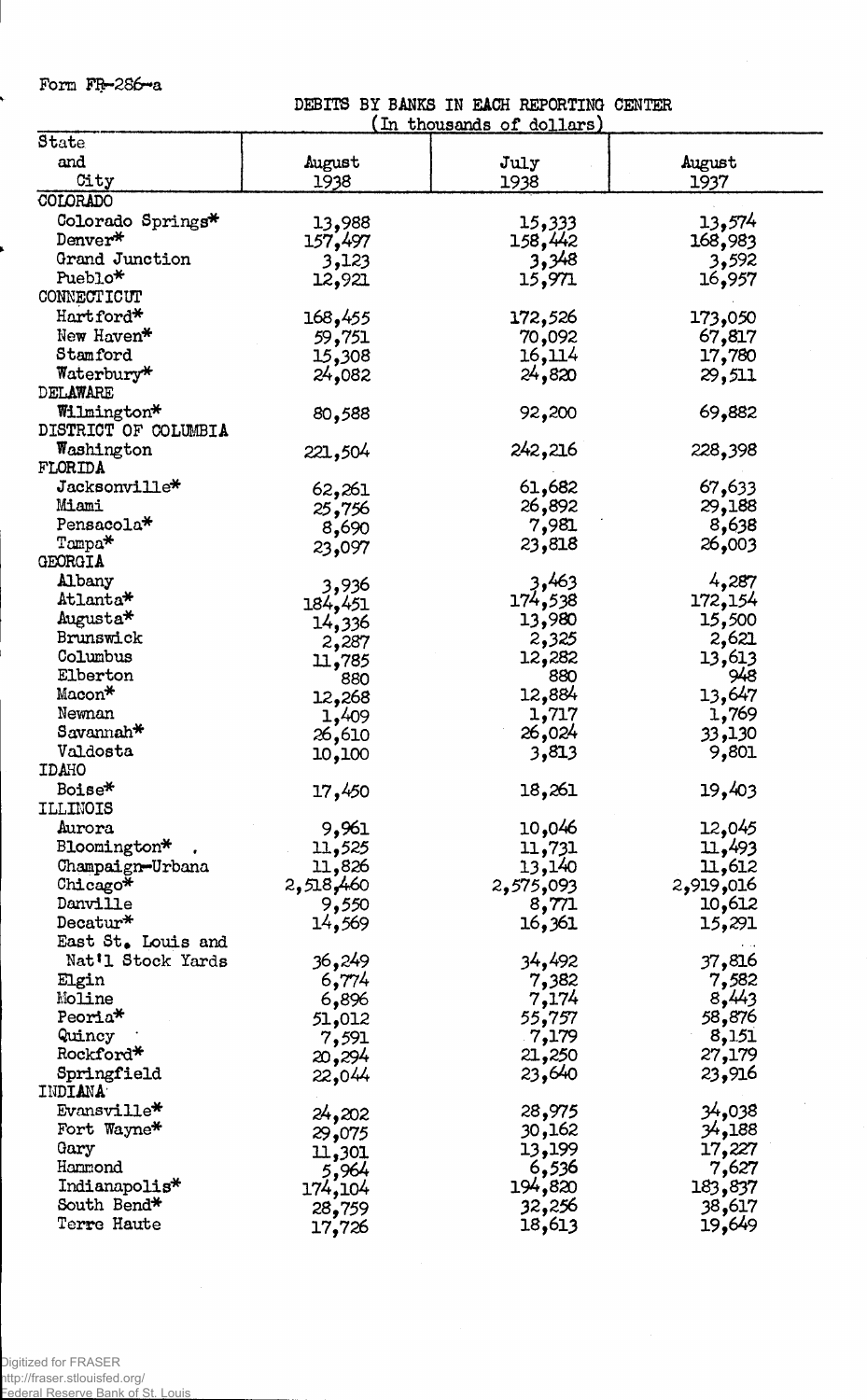Form FR-286~b

í

 $\overline{\phantom{a}}$  $\hat{\boldsymbol{\beta}}$ 

## DEBITS BY BANKS IN EACH REPORTING CENTER (In thousands of dollars)

|                          |           | TU ruonsands of dortans) |                 |
|--------------------------|-----------|--------------------------|-----------------|
| State                    |           |                          |                 |
| and                      | August    | July                     | August<br>1937  |
| City                     | 1938      | 1938                     |                 |
| <b>IOWA</b>              |           |                          |                 |
| Cedar Rapids*            | 21,515    | 23,353                   | 23,619          |
| Clinton                  | 4,780     | 4,964                    | 6,124           |
| Davenport*               | 19,106    | 21,947                   | 22,097          |
| Des Moines*              | 87,841    | 88,035                   | 87,660          |
| Dubuque*                 | 8,377     | 8,898                    | 9,038           |
| Mason City               | 8,949     | 9,620                    | 9,078           |
| Muscatine                | 3,215     | 3,543                    | 3,516           |
| Sioux City*              | 34,296    | 34,803                   | 36,620          |
|                          |           | 15,641                   | 15,610          |
| $\texttt{Match}$         | 15,155    |                          |                 |
| <b>KANSAS</b>            |           | 4,090                    | 3,639           |
| Atchison                 | 3,036     | 19,078                   | 13,325          |
| Hutchinson               | 11,211    | 2,979                    | 2,863           |
| Independence             | 2,423     |                          | 15,064          |
| Kansas City*             | 15,280    | 15,173                   | 3,887           |
| Lawrence                 | 3,053     | 3,909                    |                 |
| Pittsburg                | 3,449     | 3,715                    | 3,541           |
| Topeka <sup>*</sup>      | 17,692    | 22,473                   | 18,871          |
| Wichita*                 | 41,723    | 54,507                   | 47,898          |
| KENTUCKY                 |           |                          |                 |
| Lexington $*$            | 18,248    | 19,670                   | 19 <b>,</b> 374 |
| Louisville*              | 136,161   | 142,067                  | 150,903         |
| Owensboro                | 5,587     | 5,379                    | 6,162           |
| LOUISIANA                |           |                          |                 |
| New Orleans*             | 220,638   | 218,650                  | 207,129         |
| Shreveport*              | 40,579    | 39,665                   | 44,788          |
| MAINE                    |           |                          |                 |
| Bangor*                  | 13,228    | 14,040                   | 15,163          |
| Portland                 | 33,667    | 34,825                   | 37,577.         |
| MARYLAND                 |           |                          |                 |
| Baltimore*               | 303,924   | 324,984                  | 344,857         |
| Cumberland               | 7,485     | 7,950                    | 9,533           |
|                          |           | 9,099                    | 8,700           |
| Hagerstown               | 7,717     |                          |                 |
| MASSACHUSETTS            |           | 1,167,781                | 1,182,395       |
| Boston*                  | 1,034,512 |                          | 15,362          |
| Brockton                 | 14,887    | 13,979                   | 16,481          |
| Fall River*              | 15,454    | 15,830                   | 10,199          |
| Holyoke*                 | 8,754     | 9,036                    |                 |
| Lowell*                  | 13,154    | 12,719                   | 14,161          |
| Lynn                     | 16,351    | 16,982                   | 18,106          |
| New Bedford*             | 14,878    | 14,883                   | 17,437          |
| Springfield              | 54,498    | 088,58                   | 61,713          |
| Worcester*               | 43,641    | 43,202                   | 50,514          |
| MICHIGAN                 |           |                          |                 |
| Adrian                   | 2,901     | 3,166                    | 3,690           |
| Battle Creek             | 12,590    | 12,087                   | 14,998          |
| Bay City*                | 10,344    | 9,961                    | 11,268          |
| Detroit*                 | 643,740   | 649,805                  | 930,943         |
| $F1$ int $*$             | 20,813    | 22,617                   | 29,451          |
| Grand Rapids*            | 46,909    | 44,069                   | 54,160          |
| $J$ ackson               | 11,462    | 11,914                   | 15,545          |
| Kalamazoo*               | 16,608    | 18,588                   | 21,957          |
|                          | 18,341    | 17,743                   | 26,662          |
| Lansing*                 | 17,359    | 18,115                   | 24,464          |
| Saginaw                  |           |                          |                 |
| MINNESOTA                |           | #40,000                  | 56,474          |
| Duluth*                  | 50,040    | 315,549                  | 398,705         |
| Minneapolis <sup>*</sup> | 362,884   |                          | 2,022           |
| Red Wing                 | 1,873     | 1,887                    | 170,642         |
| St. Paul*                | 162,582   | 147,468                  |                 |
| South St. Paul           | 22,120    | 23,156                   | 22,986          |
| Winona                   | 6,754     | 6,506                    | 5,885           |

Digitized for FRASER http://fraser.stlouisfed.org/

Federal Reserve Bank of St. Louis

 $#$ Revised.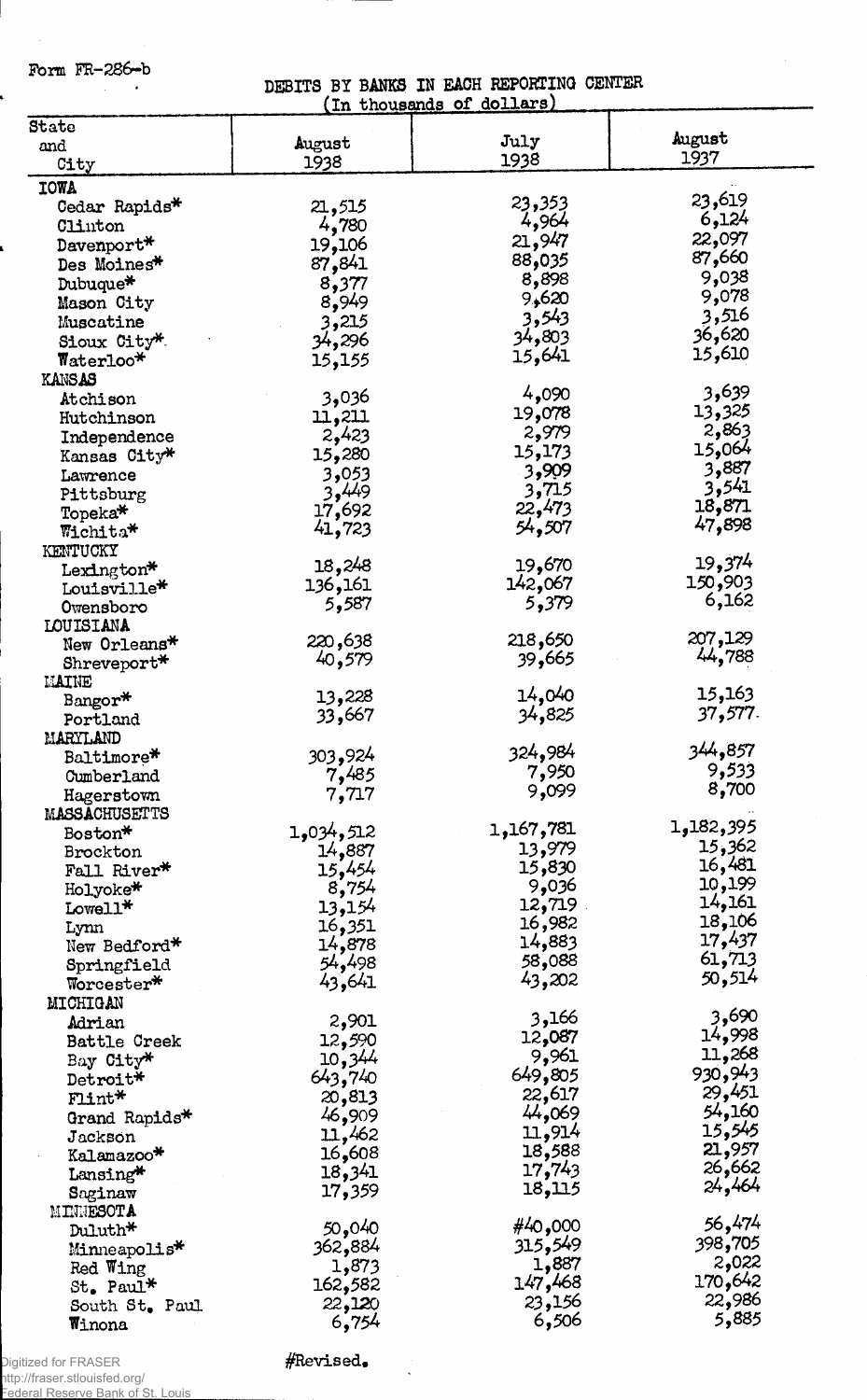Form  $FR-286-c$ 

í.

## DEBITS BY BANKS IN EACH REPORTING CENTER<br>(In thousands of dollars)

|                        | <u>In thousands of dollars</u> |            |            |
|------------------------|--------------------------------|------------|------------|
| State                  |                                |            |            |
| and                    | August                         | July       | August     |
| City                   | 1938                           | 1938       | 1937       |
| MISSISSIPPI            |                                |            |            |
| Greenville             | 3,646                          | 3,761      | 3,849      |
| Hattiesburg            | 3,904                          | 4,140      | 4,988.     |
| Jackson                | 25,126                         | 27,236     | 19,616     |
| Meridian               | 8,109                          | 8,724      | 8,888      |
| Vicksburg*             | 5,323                          | 6,189      | 6,128      |
| <b>MISSOURI</b>        |                                |            |            |
| Joplin*                | 8,692                          | 8,766      | 10,108     |
| Kansas City*           | 295,911                        | 360,769    | 375,393    |
| St. Joseph*            | 24,469                         | 28,702     | 28,405     |
| St. Louis <sup>*</sup> | 491,080                        | 547,020    | 567,750    |
| Sedalia                | 1,747                          | 1,755      | 1,991      |
| Springfield            | 12,816                         | 13,467     | 14,783     |
| <b>MONTANA</b>         |                                |            |            |
| Billings*              | 9,984                          | 10,415     | 10,301     |
| Helena*                | 10,177                         | 10,767     | 10,611     |
| NEBRASKA               |                                |            |            |
| Fremont                | 2,537                          | 2,539      | 2,769      |
| Lincoln                | 25,881                         | 28,543     | 28,055     |
| Omaha <sup>*</sup>     | 140,724                        | 146,653    | 161,146    |
| NEVADA                 |                                |            |            |
| Reno*                  | 11,195                         | 12,237     | 11,962     |
| NEW HAMPSHIRE          |                                |            |            |
| Manchester             | 14,633                         | 15,312     | 15,029     |
| NEW JERSEY             |                                |            |            |
| Camden                 | 42,491                         | 37,339     | 43,404     |
| Montclair              | 14,036                         | 13,826     | 15,817     |
| Newark                 | 272,125                        | 270,309    | 296,956    |
| Northern New Jersey    |                                |            |            |
| Clearing House Ass'n   | 143,579                        | 159,857    | 167,944    |
| Passaic*               | 23,469                         | 22,322     | 24,251     |
| Trenton*               | 66,449                         | 60,168     | 64,263     |
| NEW MEXICO             |                                |            |            |
| Albuquerque*           | 13,967                         | 14,338     | 14,345     |
| Roswell                | 4,519                          | 4,056      | 3,089      |
| NEW YORK               |                                |            |            |
| Albany*                | 178,999                        | 205,817    | 135,217    |
| Binghamton*            | 19,227                         | 20,370     | 20,876     |
| Buffalo*               | 207,659                        | 211,596    | 260,723    |
| Elmira                 | 11,632                         | 12,406     | 13,550     |
| Jamestown              | 10,283                         | 11,447     | 12,737     |
| New York*              | 12,247,061                     | 13,827,728 | 13,476,360 |
| Poughkeepsie           | 12,040                         | 13,057     | 13,434     |
| Rochester*             | 98,689                         | 114,832    | 113,816    |
| $Syracuse*$            | 66,610                         | 75,964     | 79,292     |
| Utica                  | 28,191                         | 34,735     | 34,475     |
| NORTH CAROLINA         |                                |            |            |
| Asheville              | 11,707                         | 11,308     | 13,897     |
| Charlotte*             | 51,250                         | 50,616     | 55,715     |
| Durham                 | 46,634                         | 27,936     | 37,106     |
| Greensboro             | 15,556                         | 15,494     | 16,948     |
| Raleigh*               | 36,448                         | 38,628     | 31,174     |
| Wilmington             | 11,350                         | 9,894      | 11,496     |
| Winston-Salem          | 36,658                         | 34,772     | 39,584     |
| NORTH DAKOTA           |                                |            |            |
| Dickinson              | 1,009                          | 1,029      | 1,221      |
| Fargo*                 | 17,170                         | 16,963     | 18,091     |
| Grand Forks*           | 5,940                          | 5,333      | 5,765      |
| Jamestown              | 1,499                          | 1,536      | 1,793      |
| Minot                  | 3,715                          | 3,770      | 4,247      |

Digitized for FRASER

http://fraser.stlouisfed.org/ Federal Reserve Bank of St. Louis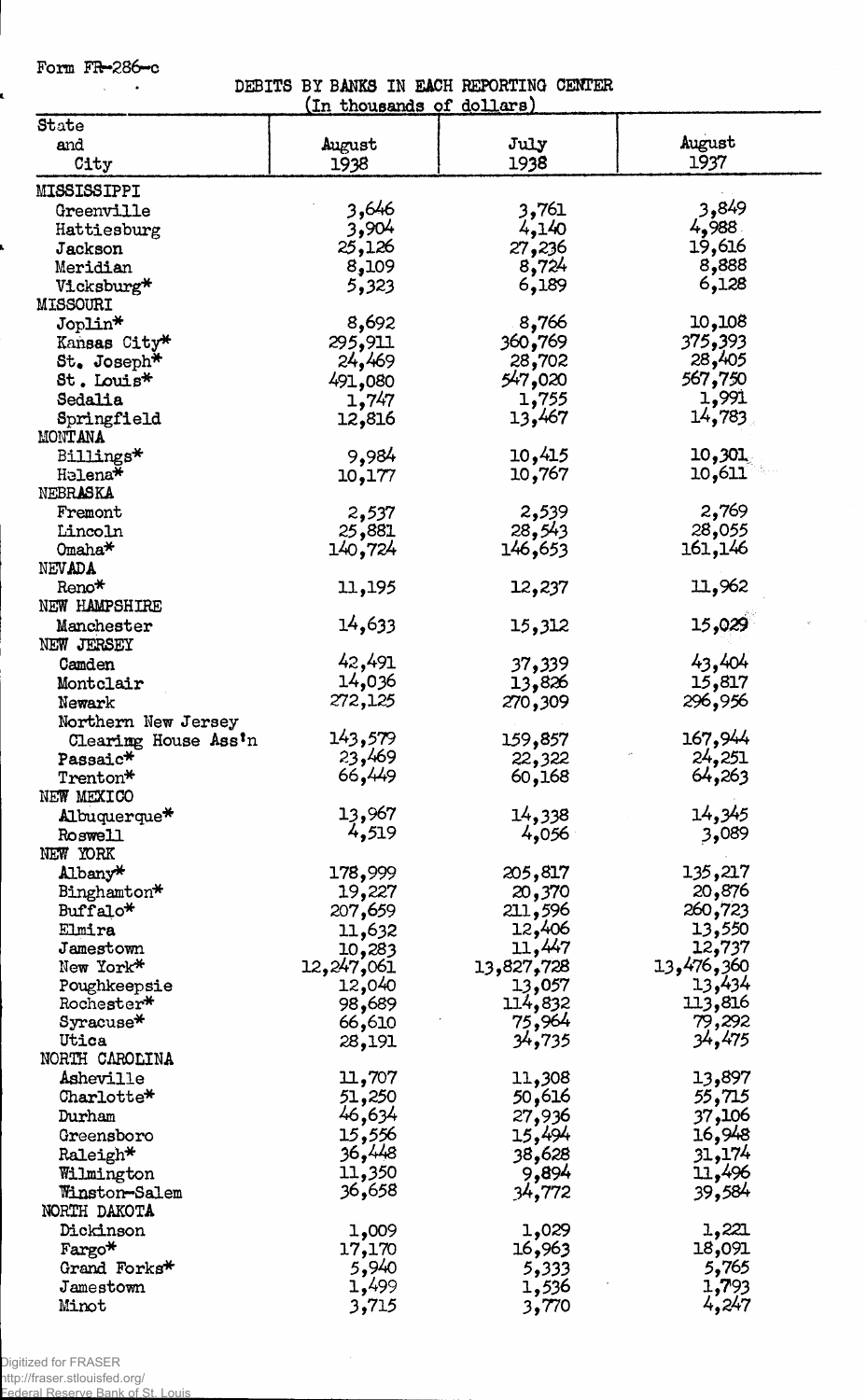Form FR-286-d

ź

DEBITS BY BANKS IN EACH REPORTING CENTER

|                           |           | <u>In thousands of dollars</u> |                 |
|---------------------------|-----------|--------------------------------|-----------------|
| State                     |           |                                |                 |
| and                       | August    | July                           | August          |
| City                      | 1938      | 1938                           | 1937            |
| OHIO                      |           |                                |                 |
| Akron*                    | 53,041    | 54 <b>,</b> 735                | 65,732          |
| Canton                    | 26,990    | 28,566                         | 38,411          |
| Cincinnati                | 269,988   | 286,457                        | 343,725         |
| Cleveland*                | 456,560   | 484,408                        | <u>111,</u> 629 |
| Columbus*                 | 140,190   | 158,049                        | 175,218         |
|                           |           |                                | 70,900          |
| Dayton*                   | 53,755    | 60,333                         |                 |
| Hamilton                  | 9,725     | 10,162                         | 13,417          |
| Lima                      | 12,847    | 14,010                         | 13,568          |
| Lorain                    | 4,163     | 4,876                          | 5,180           |
| Middletown                | 8,351     | 8,778                          | 10,919          |
| Springfield*              | 15,062    | 15,776                         | 18,407          |
| Steubenville              | 8,295     | 8,766                          | 11,214          |
| Toledo*                   | 100,143   | 103,701                        | 138,486         |
| Warren                    | 7,212     | 7,720                          | 10,051          |
| Youngstown*               | 37,461    | 432ھ38                         | 54,845          |
| Zanesville                | 6,962     | 7,599                          | 8,083           |
| OKLAHOMA                  |           |                                |                 |
| Bartlesville*             | 26,882    | 28,128                         | 429 و37         |
| Enid                      | 11,415    | 16,610                         | 13,953          |
| Guthrie                   | 1,635     | 1,711                          | 1,964           |
|                           |           | 6,989                          | 7,692           |
| Muskogee*                 | 6,508     |                                |                 |
| Oklahoma City*            | 104,634   | 96,404                         | 102,532         |
| Okmulgee                  | 2,074     | 2,349                          | 2,475           |
| Tulsa*                    | 128,148   | 125,554                        | 157,046         |
| OREGON                    |           |                                |                 |
| Eugene                    | 6,853     | 6,695                          | 8,356           |
| Portland*                 | 150,431   | 148,288                        | 180,280         |
| Salem                     | 14,194    | 15,424                         | 16,107          |
| PENNSYLVANIA              |           |                                |                 |
| <b>Allentown</b>          | 21,648    | 22,618                         | 25,002          |
| Altoona*                  | 9,268     | 9,490                          | 11,842          |
| <b>Butler</b>             | 7,435     | 8,149                          | 10,470          |
| Chester*                  | 10,822    | 11,113                         | 12,611          |
| Erie*                     |           |                                | 34,079          |
|                           | 23,808    | 24,648                         |                 |
| Franklin                  | 2,660     | 2,579                          | 3,274           |
| Greensburg*               | 6,270     | 7,672                          | 7,562           |
| Harrisburg                | 40,077    | 36,345                         | 37,008          |
| Hazleton                  | 13,637    | 11,966                         | 11,928          |
| Homestead                 | 2,784     | 3,208                          | 3,616           |
| Johnstown                 | 13,703    | 13,197                         | 20,164          |
| Lancaster*                | 20,439    | 21,780                         | 24,341          |
| Lebanon                   | 6,019     | 5,747                          | 7,323           |
| Norristown                | 9,018     | 9,219                          | 10,720          |
| Oil City*                 | 8,565     | 9,022                          | 10,988          |
| Philadelphia <sup>*</sup> | 1,079,044 | 1,176,976                      | 1,165,371       |
| Pittsburgh*               | 605,806   | 582,084                        | 777,409         |
| Reading                   | 34,858    | 34,280                         | 32,712          |
| Scranton*                 |           | 42,819                         | 42,560          |
| Wilkes-Barre*             | 39,709    |                                | 22,990          |
|                           | 20,044    | 21,640                         |                 |
| Williamsport*             | 10,432    | 9,958                          | 11,129          |
| York*                     | 20,007    | 20,422                         | 23,209          |
| RHODE ISLAND              |           |                                |                 |
| Providence*               | 104,702   | 128,495                        | 119,683         |
| SOUTH CAROLINA            |           |                                |                 |
| Charleston                | 13,938    | 15,003                         | 16,259          |
| Columbia*                 | 21,738    | 22,654                         | 23,718          |
| Greenville*               | 15,814    | 15,095                         | 18,042          |
| Spartanburg               | 7,975     | 7,936                          | 8,446           |
|                           |           |                                |                 |
|                           |           |                                |                 |

 $\hat{\mathbf{g}}$